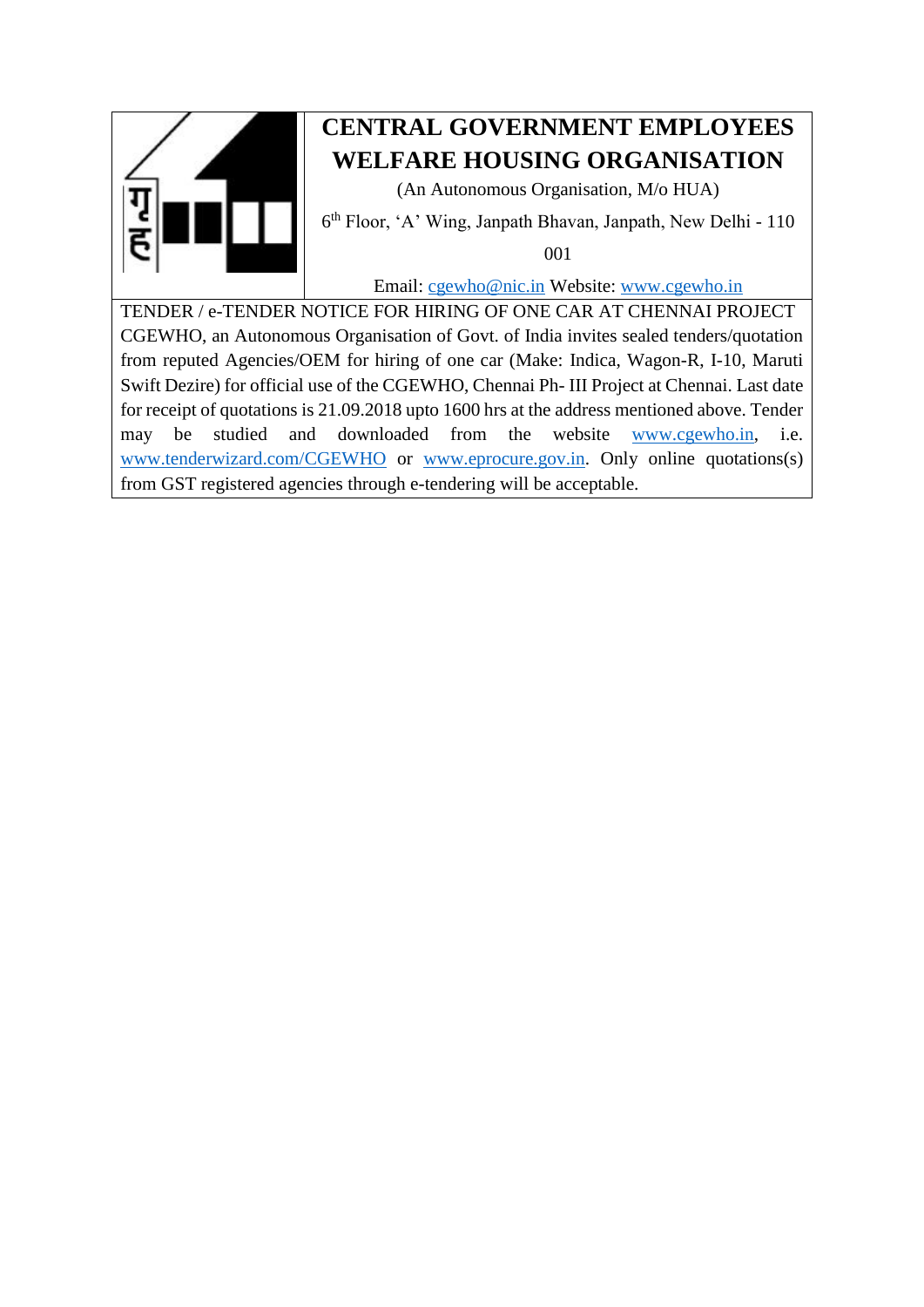# ENQUIRY FOR ANNUAL RATE CONTRACT FOR HIRING OF CAR AT CHENNAI

# DUE DATE & TIME: 31.08.2018 AT 3:00 PM

CGEWHO invites quotation for tender/quotations for Hiring of a car for its project office of Chennai Ph-III office conditions stated in here under.

| S. No. | <b>Description</b>                                 | <b>Period of Contract</b> |
|--------|----------------------------------------------------|---------------------------|
|        | <b>Annual Rate Contract for Hiring of Vehicles</b> | Year                      |

**2.** Interested firms are requested to submit their bids on e-tendering mode. Last date for receipt of quotations is 10.09.2018 up to 16:00 hrs at the address mentioned above. Tender may be studied and download from the website [www.cgewho.in,](http://www.cgewho.in/) Only online question(s) from GST registered agencies through e-tendering will be acceptable.

### **3. General Terms and Conditions**

- a) Late tenders are not acceptable in any case.
- b) The Price Schedule should be submitted only in our format and no conditional bids are acceptable.
- c) The bid will remain valid for 60 days from the date of opening as prescribed by CGEWHO.
- d) No advance payment will be made. Payment will be made within 30 days after successfully completion of required service(s) on receipt of bills.
- e) CGEWHO reserves the right to accept or reject any or all the tenders in part or in full, without assigning any reason thereof.

# **4. TERMS & CONDITIONS**

- 1. The service provider shall provide required vehicle with valid documents as required at the premises or at any place as and when required.
- 2. The drivers should have valid licence, badge and having knowledge of different route. The reporting time, place, address etc. should be strictly followed by service provider. For airport/railway station pick up, drivers to display the welcome placard and receive the passengers, as directed. Service provider to provide the vehicle within 30 mts of the requisition. Delay of more than 30 mts will attract a fine of Rs. 100/- per hour.
- 3. The service provider shall ensure that the driver/manpower deployed by him for the work of the CGEWHO were clean, appropriate uniform.
- 4. In case of non-reporting/refusing to provide the requisite vehicle, the same may be hired from any other source(s) at the risk and cost of the service provider.
- 5. In case of break down/servicing/repair, the service provider shall provide alternate vehicle.
- 6. The service provider shall maintain the Log sheets/Duty slips.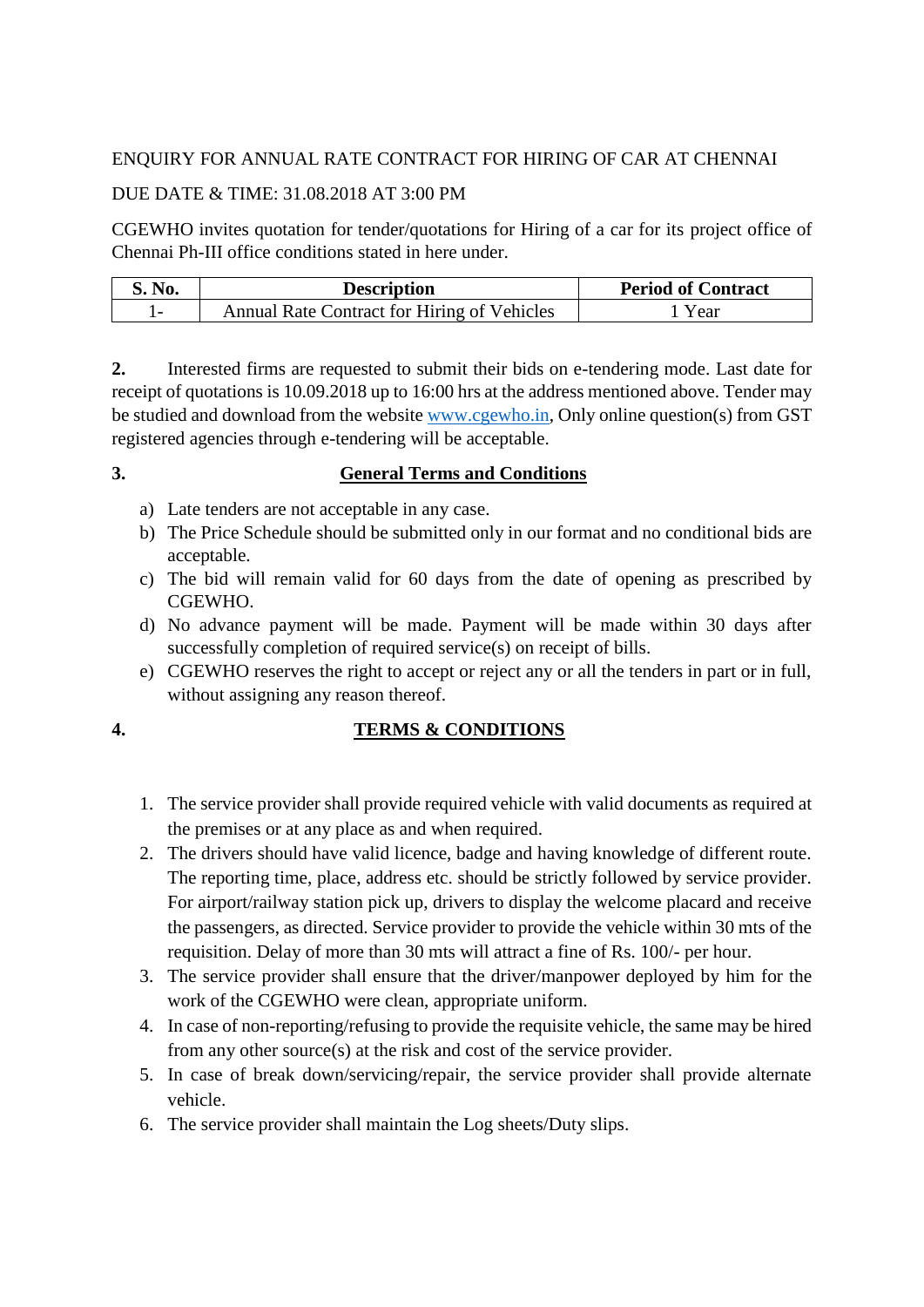- 7. The service provider shall be fully responsible for theft, burglary, fire or any mischievous deeds by his staff.
- 8. The maintenance cost, Charges of petrol, road tax, or any other tax and Govt. Cavies permit fee, passenger tax, challans, salary of the driver, the overtime of driver etc., are to be totally borne by the service provider for which no-payment shall be made by CGEWHO.
- 9. It shall be the sole responsibility and liability of the service provider to carry out the obligations arising out under various labour legislations.

CHIEF EXECUTIVE OFFICER CENTRAL GOVERNMENT EMPLOYEES WELFARE HOUSING ORGANISATION 6th Floor `A' Wing, Janpath Bhavan, Janpath, New Delhi-110001.